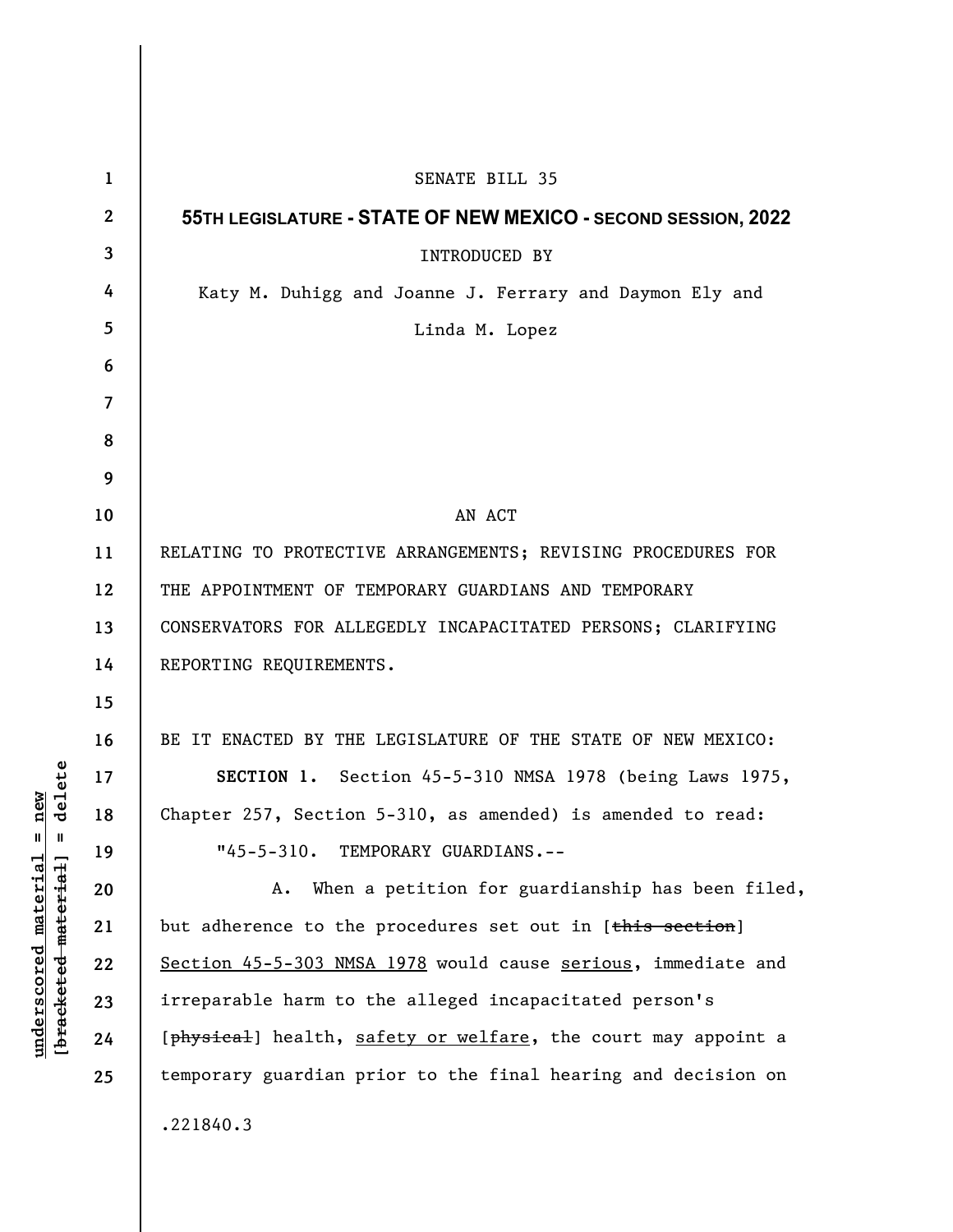**1 2** 

**3** 

**4** 

**5** 

**6** 

**7** 

**8** 

the petition, subject to the requirements of this section.

B. Upon separate motion  $[ $\theta$  +  $\theta$ ] by the *petitioner*, the$ court shall schedule and hold a hearing on the appointment of a temporary guardian [for the earliest possible date] no later than ten business days from the date the motion is filed and appoint [counsel] a guardian ad litem for the alleged incapacitated person. [and give notice as provided] Notice of the hearing shall be as set out in Section 45-5-309 NMSA 1978.

**9 10 11 12 13 14 15 16 17 18 19 20**  C. Upon a finding that serious, immediate and irreparable harm to the alleged incapacitated person's health, safety or welfare would result during the pendency of petition, the court shall appoint a temporary guardian and shall specify the temporary guardian's powers in order to prevent serious, immediate and irreparable harm to the alleged incapacitated person. The duration of the temporary guardianship shall not exceed [sixty] thirty days [except that upon order of the court, the temporary guardianship may be extended for not more than thirty days]. However, if after a hearing in which there is a showing of good cause, the court may extend the temporary guardianship for no more than an additional sixty days.

 $[G<sub>1</sub>]$   $D<sub>2</sub>$  A temporary guardian may be appointed without notice to the alleged incapacitated person and [his] to the alleged incapacitated person's attorney only if it clearly appears from specific facts shown by affidavit or sworn testimony that serious, immediate and irreparable harm will .221840.3

 $- 2 -$ 

**21** 

**22** 

**23** 

**24**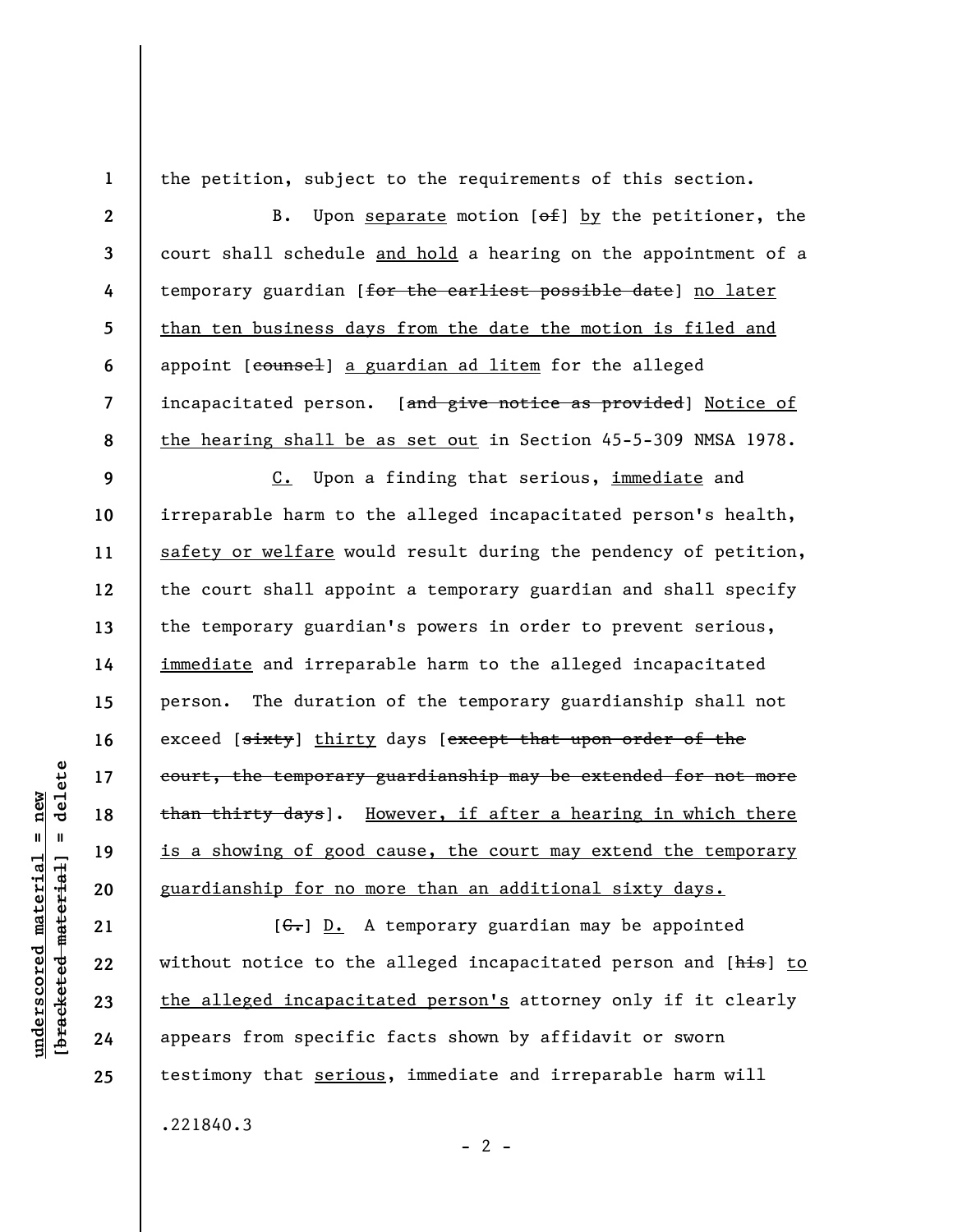| $\mathbf{1}$             | result to the alleged incapacitated [person] person's health,           |
|--------------------------|-------------------------------------------------------------------------|
| $\boldsymbol{2}$         | safety or welfare before a ten-day hearing on the appointment           |
| 3                        | of a temporary guardian can be held. [The alleged                       |
| 4                        | incapacitated person shall be notified within twenty-four hours         |
| 5                        | of the appointment of a temporary guardian by the petitioner as         |
| 6                        | provided in Subsection C of Section 45-5-309 NMSA 1978. On two          |
| $\overline{\mathcal{L}}$ | days' notice to the party who obtained the appointment of a             |
| 8                        | temporary guardian without notice, or on such shorter notice to         |
| 9                        | that party as the court may prescribe] If a temporary guardian          |
| 10                       | is appointed without notice to the alleged incapacitated person         |
| 11                       | and the alleged incapacitated person's attorney, the court              |
| 12                       | shall schedule and hold a hearing no later than ten business            |
| 13                       | days from the date the temporary guardian is appointed to               |
| 14                       | determine whether the temporary guardianship should continue            |
| 15                       | and, if so, to address the continued authority of the temporary         |
| 16                       | The petitioner shall have the alleged incapacitated<br><u>guardian.</u> |
| 17                       | person and the alleged incapacitated person's attorney served           |
| 18                       | personally within twenty-four hours of the appointment of a             |
| 19                       | temporary guardian as provided in Subsection B of Section               |
| 20                       | 45-5-309 NMSA 1978. The alleged incapacitated person, [or his]          |
| 21                       | the alleged incapacitated person's counsel or any interested            |
| 22                       | person may appear and move dissolution or modification of the           |
| 23                       | court's order, and, in that event, the court shall proceed to           |
| 24                       | hear and determine such motion [as expeditiously as the ends of         |
| 25                       | justice require) at the initial ten-day hearing or no later             |
|                          |                                                                         |

.221840.3

- 3 -

 $[$ bracketed material] = delete **[bracketed material] = delete**  $underscored material = new$ **underscored material = new**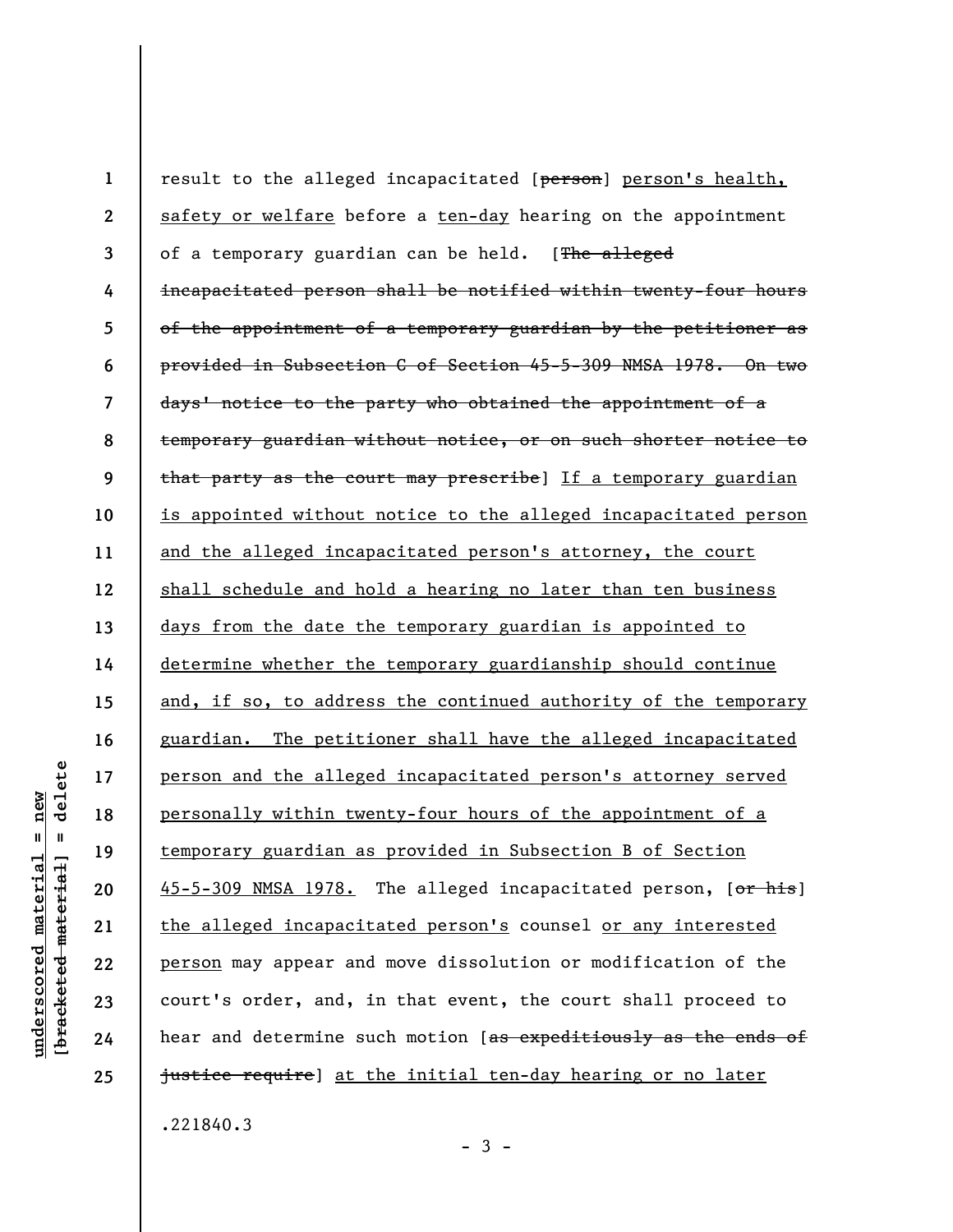than ten business days from the date the motion is made, whichever comes first.

**3 4 5 6 7 8 9 10 11 12 13 14 15 16 17 18 19 20**   $[D<sub>1</sub>] E.$  A temporary guardian is entitled to the care and custody of the alleged incapacitated person, [and the authority of any permanent guardian previously appointed by the court is suspended as to those specific matters granted to the temporary guardian by the court] but a temporary guardian may not sell or dispose of any property belonging to the alleged incapacitated person without specific authorization from the court. A temporary guardian may be removed by the court at any time. A temporary guardian shall [make any report the court requires] file an initial written report with the court within fifteen days of appointment by completing the guardian's report, as approved by the supreme court. A temporary guardian shall file a final written report with the court by completing the guardian's report, as approved by the supreme court, within fifteen days of the termination of the temporary guardianship or as otherwise ordered by the court. In all other respects, the provisions of the Uniform Probate Code concerning guardians apply to temporary guardians.

 $[E-] F.$  Appointment of a temporary guardian shall have the temporary effect of limiting the legal rights of the [individual] alleged incapacitated person as specified in the court order. Appointment of a temporary guardian shall not be evidence of incapacity."

- 4 -

.221840.3

delete **[bracketed material] = delete**  $anderscored material = new$ **underscored material = new**  $\mathbf{I}$ bracketed material

**21** 

**22** 

**23** 

**24** 

**25** 

**1**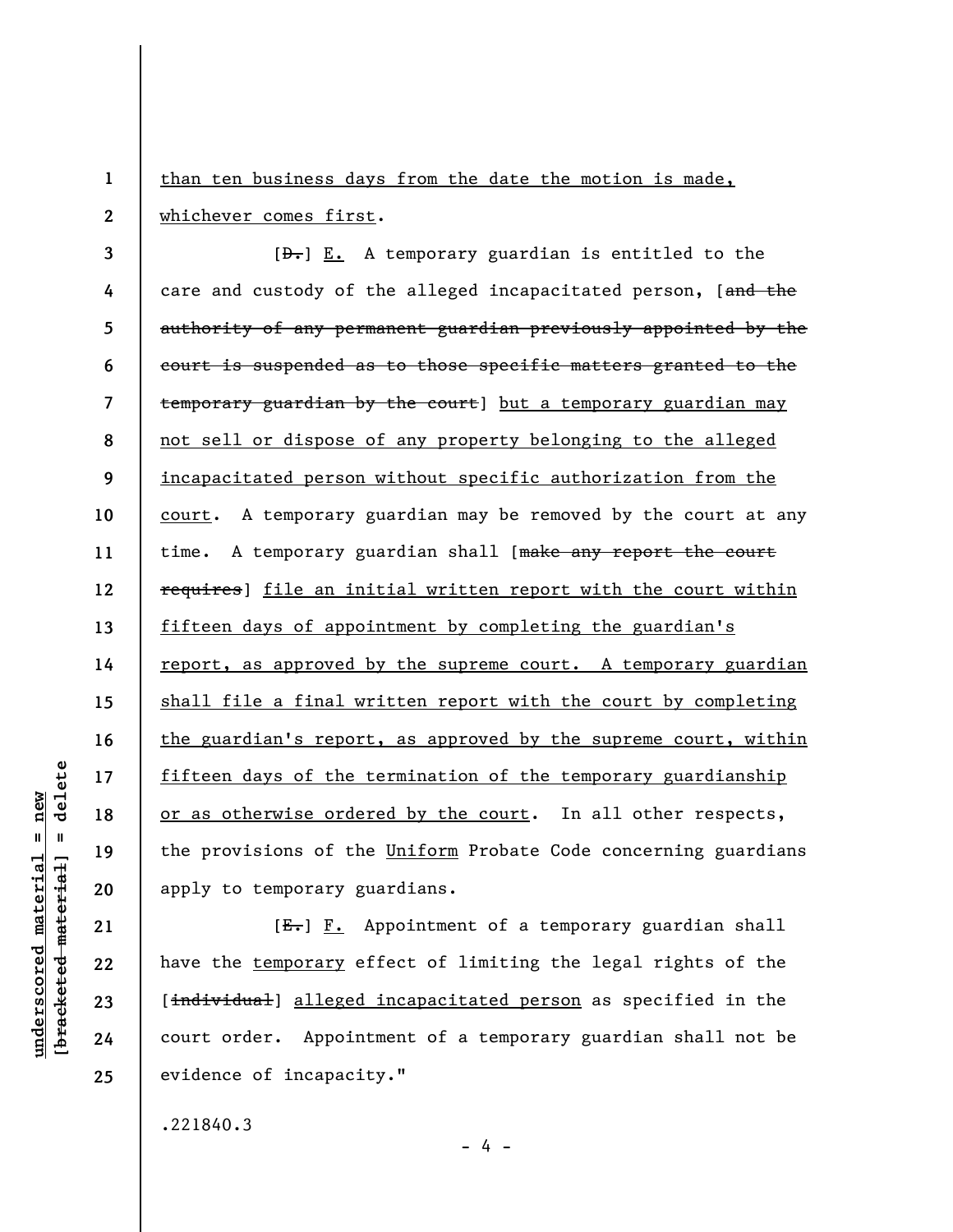**1 2 3 4 5 6 7 8 9 10 11 12 13 14 15 16 17 18 19 20 21 SECTION 2.** Section 45-5-408 NMSA 1978 (being Laws 1989, Chapter 252, Section 21, as amended) is amended to read: "45-5-408. TEMPORARY CONSERVATORS.-- A. When a petition for [appointment of a conservator] conservatorship has been filed, but adherence to the procedures set out in [this section] Section 45-5-407 NMSA 1978 would cause serious, immediate and irreparable harm to the alleged incapacitated person's estate or financial interests, or both, [of the person to be protected] the court may appoint a temporary conservator prior to the final hearing and decision on the petition, subject to the requirements of this section. B. Upon separate motion  $[ $\theta$  +  $\theta$ ] by the *petitioner*, the$ court shall schedule and hold a hearing on the appointment of a temporary conservator [for the earliest possible date, appoint counsel for the person to be protected and give notice as provided in Section 45-5-405 NMSA 1978] no later than ten business days from the date the motion is filed and appoint a guardian ad litem for the alleged incapacitated person. Notice of the hearing shall be provided as set out in Section 45-5-405 NMSA 1978.

C. Upon a finding that serious, immediate and irreparable harm to the alleged incapacitated person's estate and financial interests [of the person to be protected] would result during the pendency of petition, the court shall appoint a temporary conservator and shall specify the temporary

 $- 5 -$ 

.221840.3

 $=$  delete **[bracketed material] = delete**  $anderscored material = new$ **underscored material = new** bracketed material

**22** 

**23** 

**24**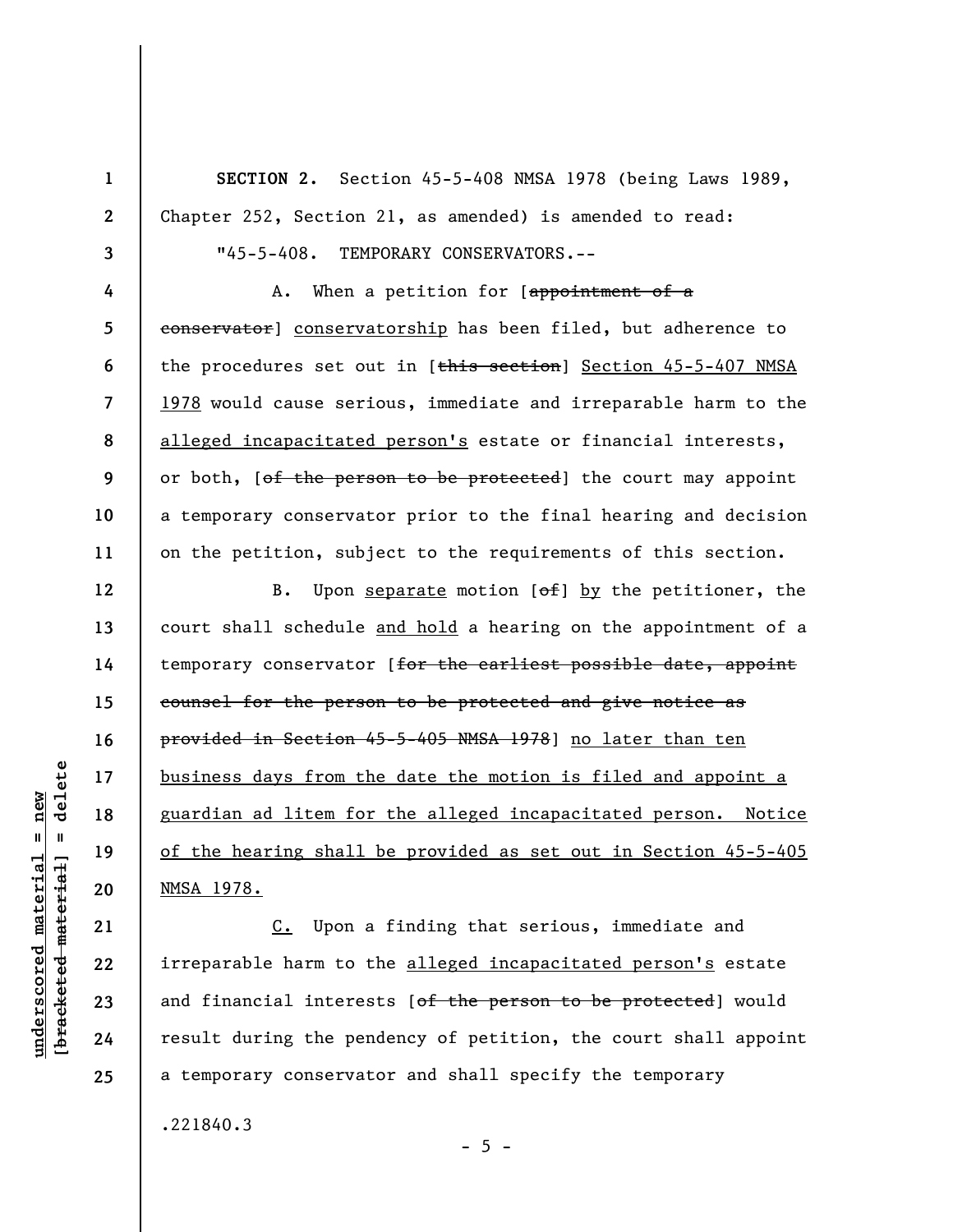**1 2 3 4 5 6 7 8 9**  conservator's powers in order to prevent serious, immediate and irreparable harm to the alleged incapacitated person's property [of the person to be protected]. The duration of the temporary conservatorship shall not exceed [sixty days, except that upon order of the court, the temporary conservatorship may be extended for no more than] thirty days. However, if after a hearing in which there is a showing of good cause, the court may extend the temporary conservatorship for no more than an additional sixty days.

**10 11 12 13 14 15 16 17 18 19 20 21 22 23 24 25**  [ $C$ .] D. A temporary conservator may be appointed without notice to the alleged incapacitated person [to be protected] and to the alleged incapacitated person's attorney only if it clearly appears from specific facts shown by affidavit or sworn testimony that serious, immediate and irreparable harm will result to the alleged incapacitated person's estate or financial interests [of the person to be protected] before a ten-day hearing on the appointment of a temporary conservator can be held. [The person to be protected shall be notified in a writing by the petitioner within twentyfour hours of the appointment of a temporary conservator in substantial accordance with the provisions of Subsection B of Section 45-5-405 NMSA 1978. On two days' notice to the party who obtained the appointment of a temporary conservator without notice or on such shorter notice to that party as the court may prescribe, the person to be protected may appear and move for

.221840.3

delete **[bracketed material] = delete** inderscored material = new **underscored material = new**  $\mathbf{I}$ bracketed material

 $- 6 -$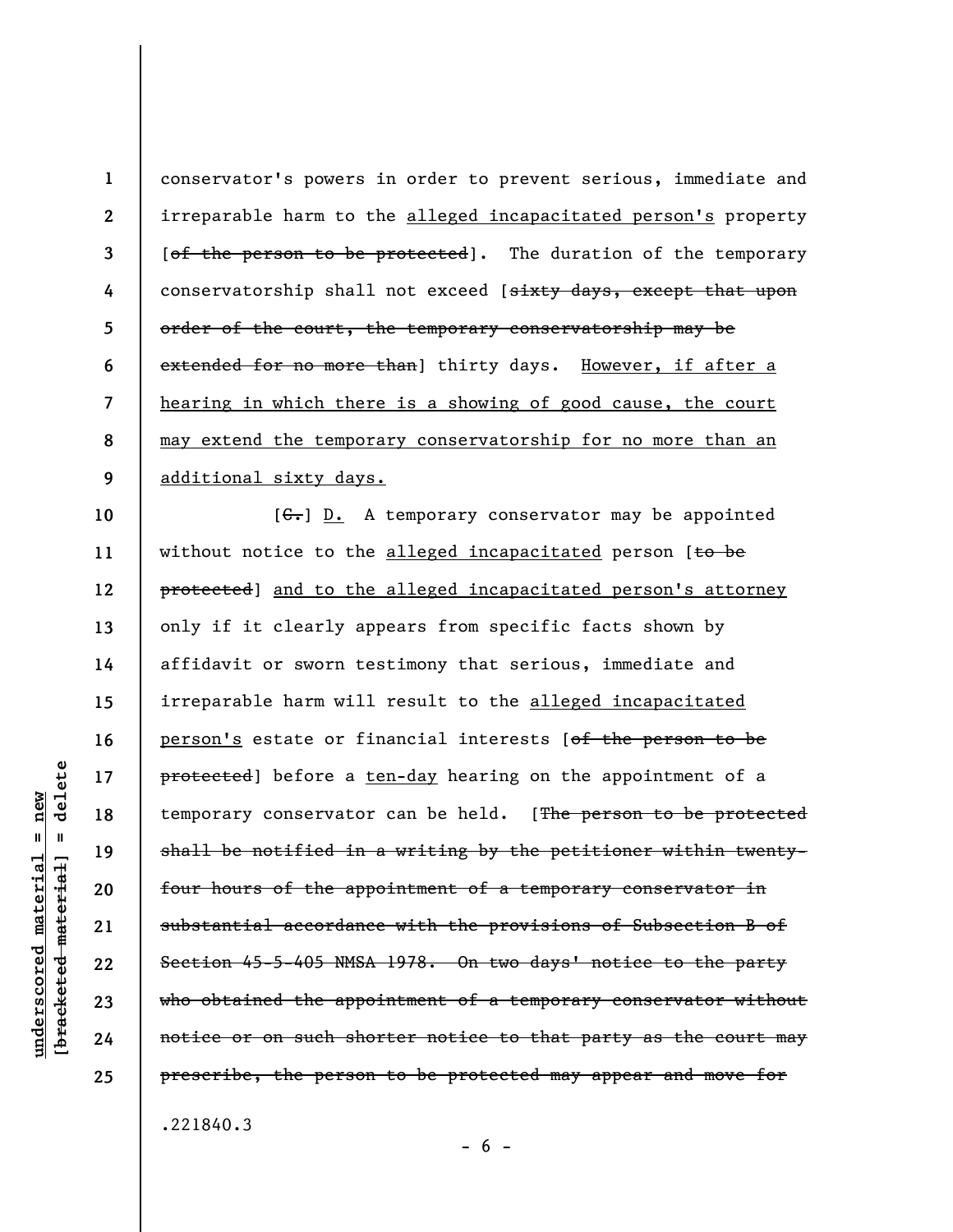| $\mathbf 1$              | dissolution or modification of the court's order, and, in that |
|--------------------------|----------------------------------------------------------------|
| $\boldsymbol{2}$         | event, the court shall proceed to hear and determine such      |
| $\mathbf{3}$             | motion as expeditiously as the ends of justice require.] If a  |
| 4                        | temporary conservator is appointed without notice to the       |
| 5                        | alleged incapacitated person and the alleged incapacitated     |
| 6                        | person's attorney, the court shall schedule and hold a hearing |
| $\overline{\phantom{a}}$ | no later than ten business days from the date the temporary    |
| 8                        | conservator is appointed to determine whether the temporary    |
| 9                        | conservatorship should continue and, if so, to address the     |
| 10                       | continued authority of the temporary conservator. The          |
| 11                       | petitioner shall have the alleged incapacitated person and the |
| 12                       | alleged incapacitated person's attorney served personally      |
| 13                       | within twenty-four hours of the appointment of a temporary     |
| 14                       | conservator as provided in Subsection B of Section 45-5-405    |
| 15                       | NMSA 1978. The alleged incapacitated person, the alleged       |
| 16                       | incapacitated person's counsel or any interested person may    |
| 17                       | appear and move dissolution or modification of the court's     |
| 18                       | order, and, in that event, the court shall proceed to hear and |
| 19                       | determine such motion at the initial ten-day hearing or no     |
| 20                       | later than ten business days from the date the motion is made, |
| 21                       | whichever comes first.                                         |

E. A temporary conservator is entitled to the care and custody of the alleged incapacitated person's estate and financial interests, but a temporary conservator may not sell or dispose of any property belonging to the alleged

.221840.3

[bracketed material] = delete **[bracketed material] = delete**  $underscored material = new$ **underscored material = new**

**22** 

**23** 

**24**